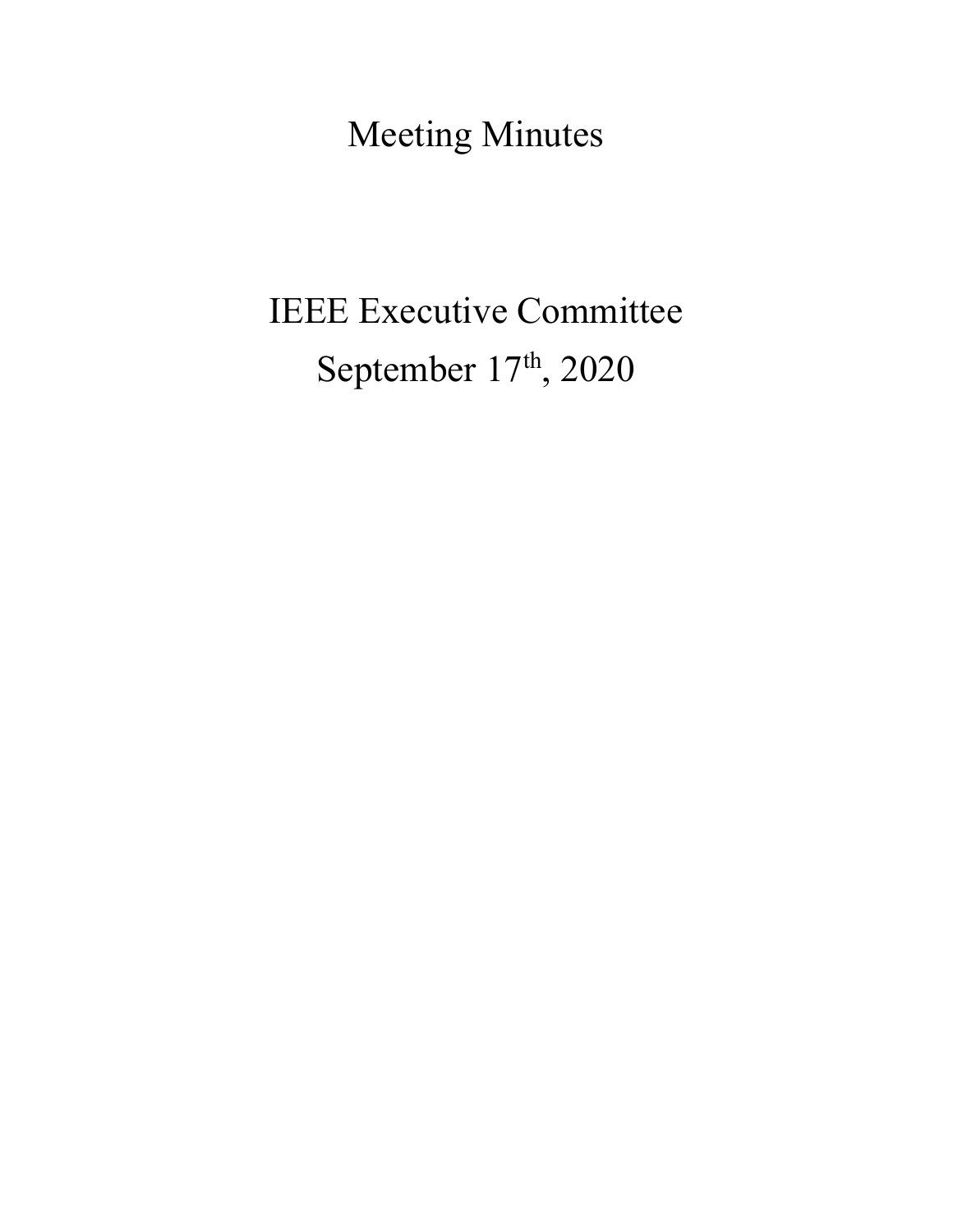

University of Saskatchewan IEEE Student Branch Meeting minutes for September 17th, 2020 Page 2 of 6

### 1. CALL MEETING TO ORDER

Motion: Riley Second: Devin

## 2. CALL FOR QUORUM

| <b>ABSENT</b> | <b>PRESENT</b>   | <b>POSITION</b>                   | <b>MEMBER</b>                 | <b>SIGNATURES</b> |
|---------------|------------------|-----------------------------------|-------------------------------|-------------------|
|               | X                | Chair*                            | Alexandria Shields<br>(Lexie) |                   |
|               | $\boldsymbol{x}$ | Vice Chair*                       | Jonathan Tu                   |                   |
|               | X                | Finance Director*                 | Rafeh Khan                    |                   |
|               | $\mathbf{x}$     | Academic Director*                | Devin Ramaswami               |                   |
|               |                  | Social Director*                  | N/A                           |                   |
| X             |                  | <b>Public Relations Director*</b> | <b>Austin Grismer</b>         |                   |
|               | $\mathbf{x}$     | McNaughton Director*              | Braeden Leisler               |                   |
|               |                  | <b>Illumination Director*</b>     | N/A                           |                   |
|               |                  | Community Outreach Director*      | N/A                           |                   |
|               | X                | Grad. Banquet Director*           | <b>Riley Stevenson</b>        |                   |
|               |                  | Robotics Coordinator              | N/A                           |                   |
|               |                  | Grad. Student Rep.                | N/A                           |                   |
|               |                  | Second Year Rep.                  | N/A                           |                   |
|               |                  | Third Year Rep.                   | N/A                           |                   |
|               | $\boldsymbol{x}$ | Fourth Year Rep.                  | Dayne Gawley                  |                   |

\* Indicates Officer positions entitled to vote and compose the "Executive Committee".

Executive Meetings are only to be attended by Executive members, the Class Representative Committee and any non-Executive individual(s) invited by the Branch Chair for official purposes (Constitution Article 9, Section 2).

Quorum for any Executive meeting is two-thirds of the Executive. No motions can be passed without quorum. With quorum, all motions may be passed by simple majority vote (Constitution Article 9, Section 4).

# 3. Accept meeting minutes from last meeting

Motion: Braeden Result: Pass Against: 0 Abstain: 0 For: 5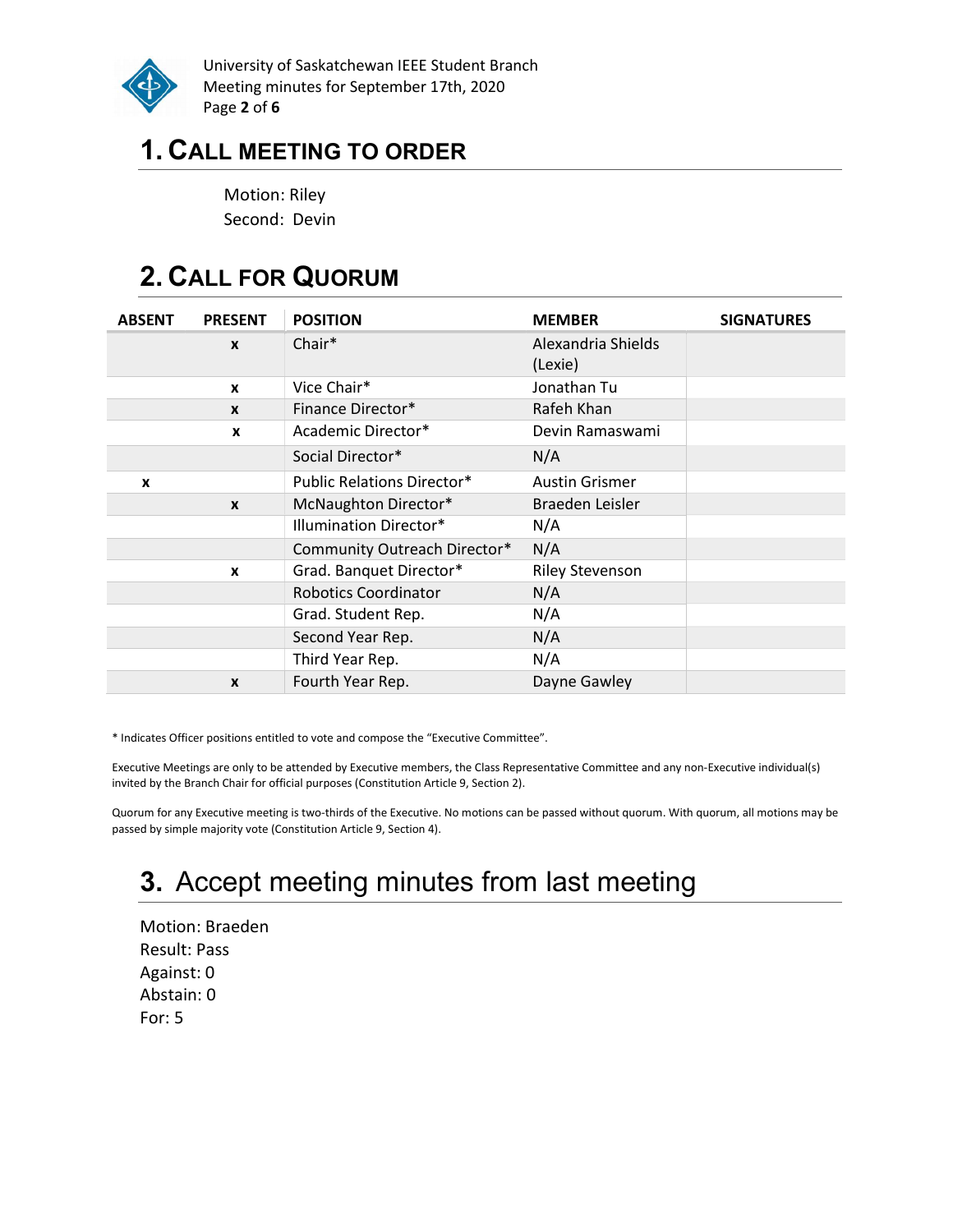

### 4. NEW BUSINESS

4.1. Executive Items

#### **Chair**

- **Minecraft server** 
	- o Server is going to be delayed for another week
- Game night
	- o Ready to go, excel sheet needs some a minor update, 7pm-9pm
- **Volunteer opportunities** 
	- o Wonderware?
		- **Diana 1** Online teaching for kids to teach them how to program a toy robot
		- They need volunteers to make modules
- **Elections** 
	- o Next week
		- Only have 1 nomination for social
		- **Still looking for discord manager and reps**
- $\blacksquare$  PES
	- o They are interested in doing a lot of collaborations
	- o Possible power study session
- $\blacksquare$  IEEE day
	- $\circ$  We will do a poll if the students are interested in a show and tell or possible video

#### Vice Chair

- **Updated the website with the current exec and meeting minutes**
- Collecting IEEE membership numbers

#### Financial Director

- Closed the community outreach account, money was sent over to the main account (\$324.48 correction)
- **Looked at the back log of our accounts, mainly just interest**

#### Academic Director

- **E** Looking for tutors before applying to USESF fund
- Will create a poll to see which classes need it the most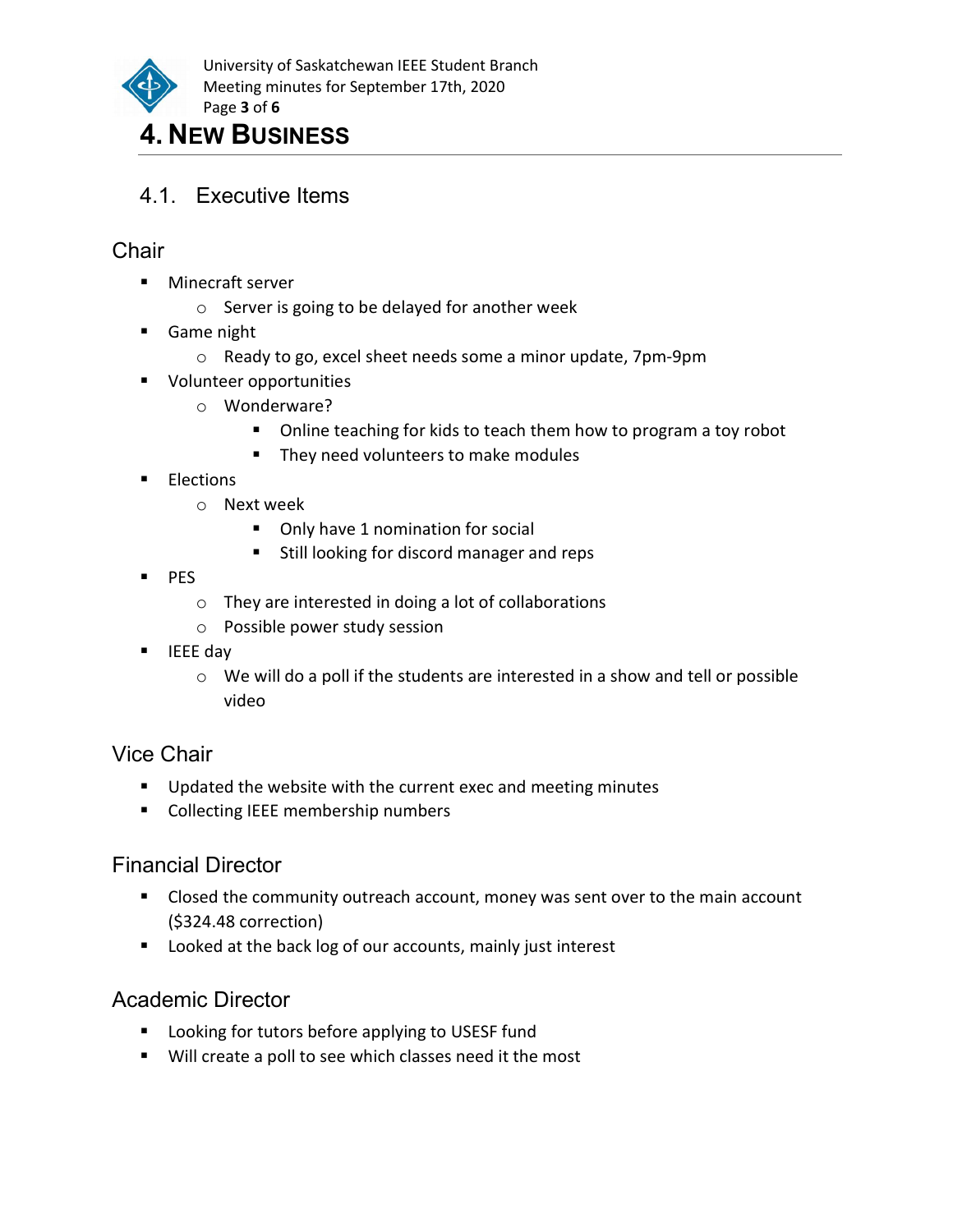

University of Saskatchewan IEEE Student Branch Meeting minutes for September 17th, 2020 Page 4 of 6

Social Director

■ Not Present

#### Public Relations Director

■ Not present

#### McNaughton Director

- Added in a McNaughton corner (text/voice) channels for the discord
- **Trying to get signing authority**

#### Illumination Director

■ Not present

#### Community Outreach Director

■ Not Present

#### Graduation Banquet Director

- **Still planning two budgets** 
	- o One for very online
	- o One for if the situation is getting better

## SPECIAL COMMITTEE ITEMS

#### Robotics Coordinator

Not Present.

### STUDENT REPRESENTATIVE COMMITTEE ITEMS

#### Graduate Student Representative

■ Nothing to Report.

#### Second Year Representative

■ Nothing to Report.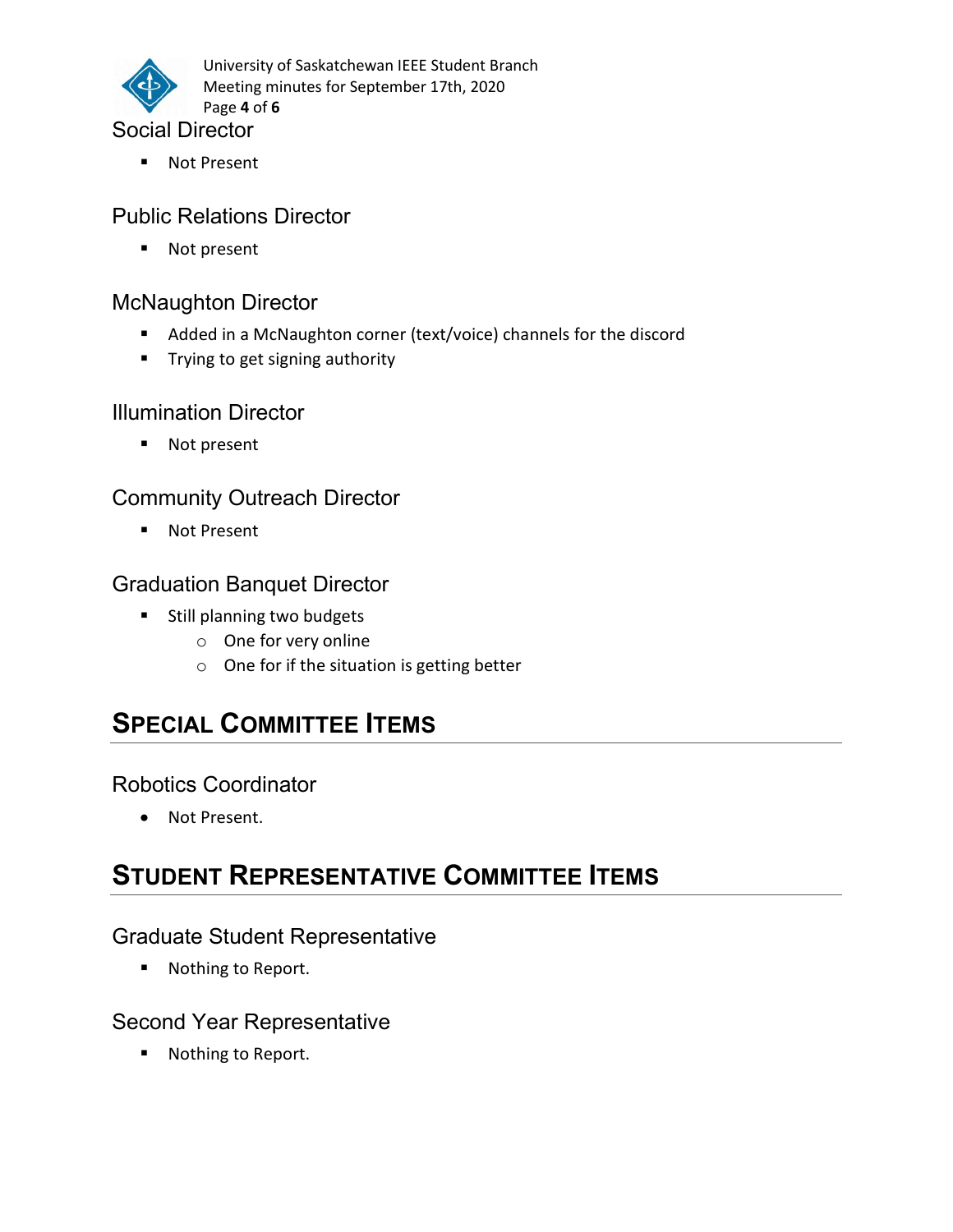

University of Saskatchewan IEEE Student Branch Meeting minutes for September 17th, 2020 Page 5 of 6

#### Third Year Representative

■ Nothing to Report.

#### Fourth Year Representative

**Interested in tutoring** 

## 5. DISCUSSION

- USESF rundown (by Dayne)
	- o Similar to Students activities fund
		- **Much more representative in who decides where the money goes**
	- o has a system where there is a \$20 term fee
		- half of it goes into one bank account (currently \$42,000 forecasted) that gets emptied, the other bank account collects interest
	- o 7 voting members
		- 3 of which represent societies in the engineering college
	- o Since there is more money, this can allow us to apply funding for more tutorials, conferences, specific events, etc
	- o Council is still being worked on
- **Incomes and Expenses possibilities this year** 
	- o Income
		- Grants, funding
	- o Expenses
		- **Games for game night, Minecraft server**
		- **Tutorial**
		- **Student aid**
		- IEEE clothing
		- Grad
- **If** Ideas for connecting students together
	- $\circ$  Some outdoor actives (practicing social distancing) clean ups, small group walks
	- o Geocaching

## **CLOSING**

1. Call meeting to close Motion: Riley Result: Pass